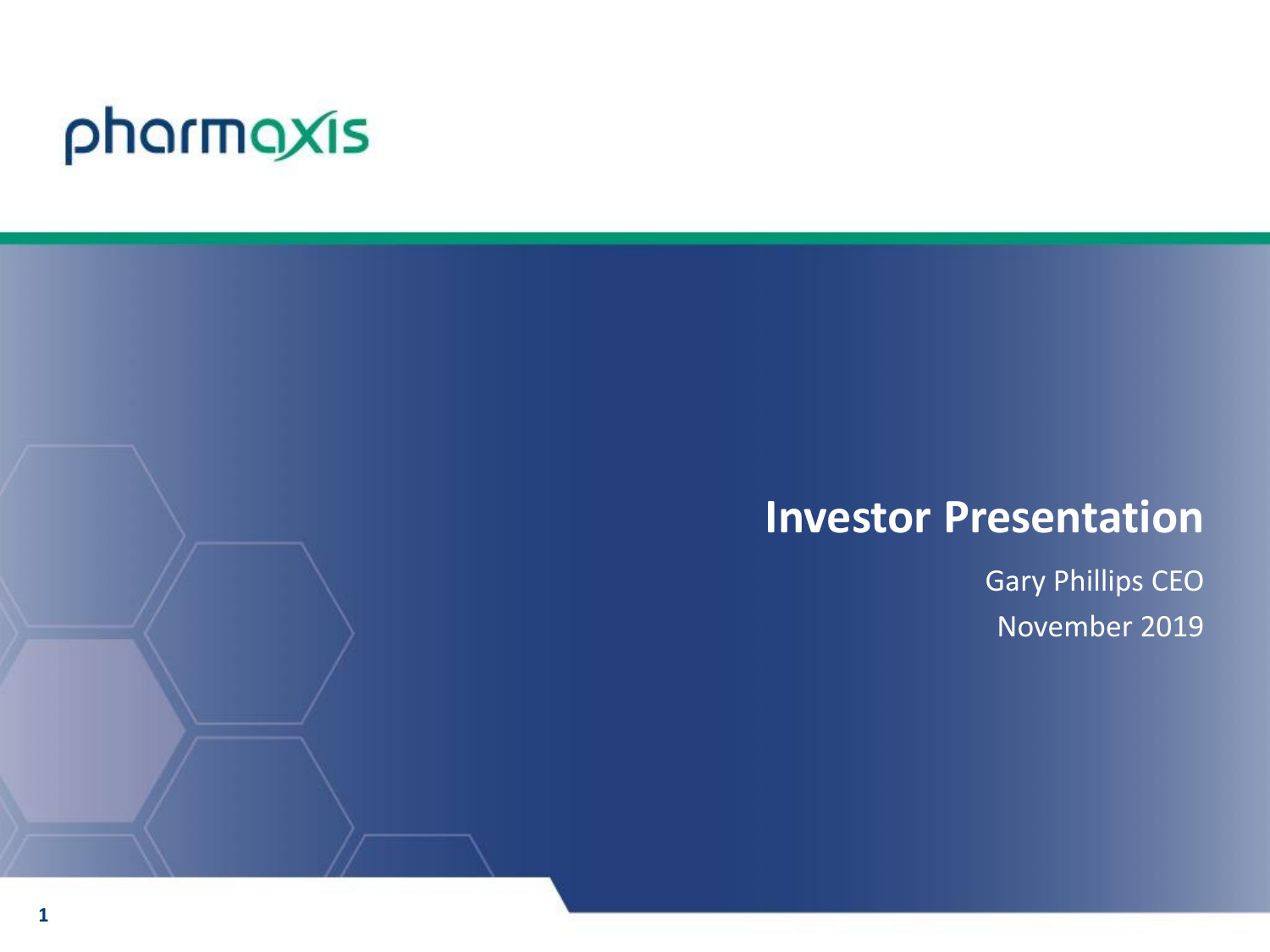## **Forward looking statement**

This document contains forward-looking statements, including statements concerning Pharmaxis' future financial position, plans, and the potential of its products and product candidates, which are based on information and assumptions available to Pharmaxis as of the date of this document. Actual results, performance or achievements could be significantly different from those expressed in, or implied by, these forward-looking statements. All statements, other than statements of historical facts, are forward-looking statements. These forward-looking statements are not guarantees or predictions of future results, levels of performance, and involve known and unknown risks, uncertainties and other factors, many of which are beyond our control, and which may cause actual results to differ materially from those expressed in the statements contained in this document. For example, despite our efforts there is no certainty that we will be successful in partnering our LOXL2 program or any of the other products in our pipeline on commercially acceptable terms, in a timely fashion or at all. Except as required by law we undertake no obligation to update these forward-looking statements as a result of new information, future events or otherwise.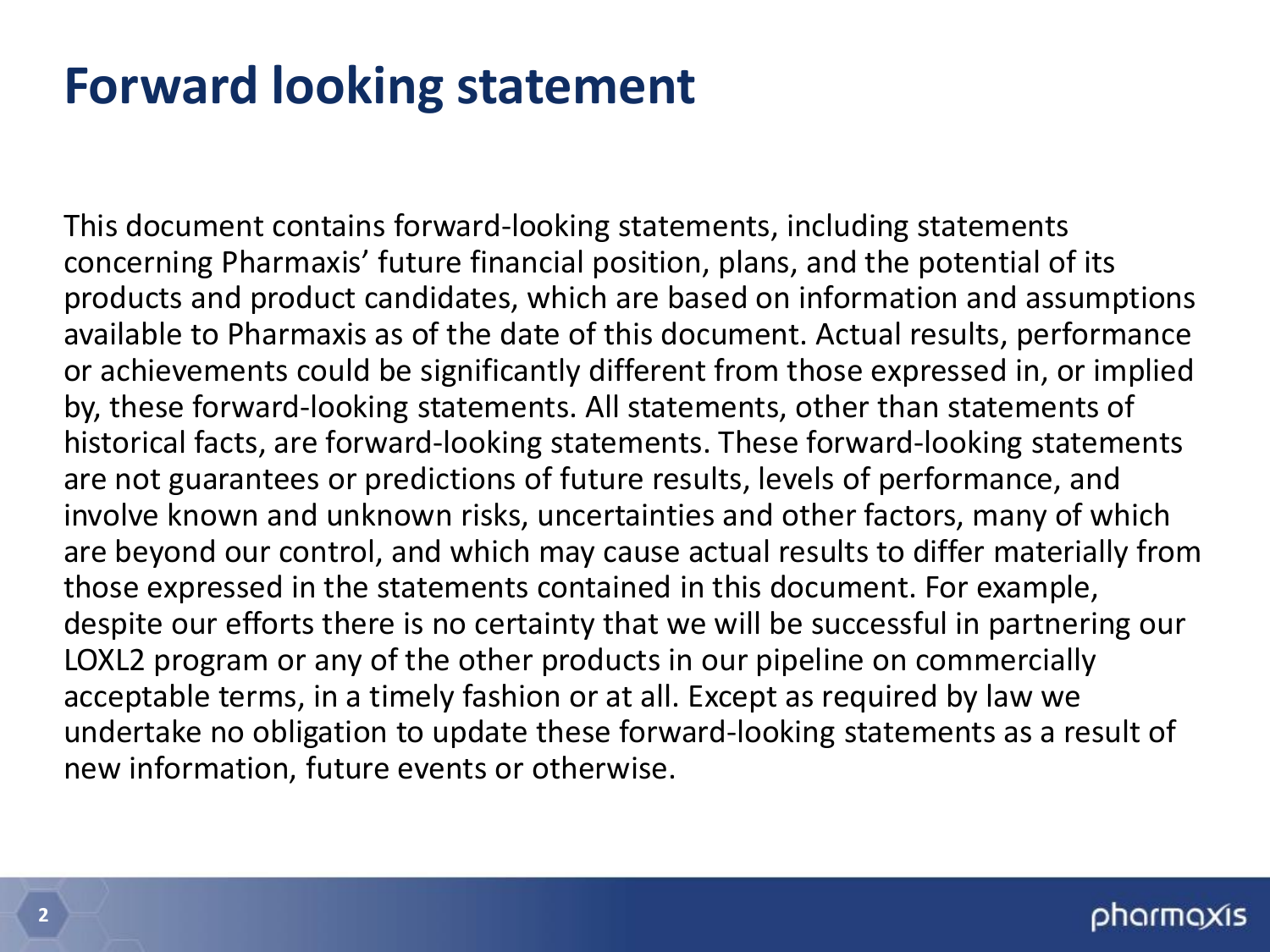## **Summary**

## A global leader in drug development for fibrosis & inflammation

- **1. Exciting product pipeline with multiple near term opportunities**
	- Lead drug (BI1467335) sold to Boehringer Ingelheim (BI) in 2015 in development for two disease indications
		- Total deal >\$600m+ in development milestones plus royalties; \$83m received to date from BI
	- Anti fibrotic LOXL-2 program for the treatment of diseases including NASH and IPF completed phase 1 safety trials
		- Commercial partnering in progress
	- Bronchitol and Aridol (Mannitol business) business unit nearing breakeven revenues
		- US FDA approval expected H1 2020
	- Two further anti fibrotic programs in late stage pre clinical / phase 1
		- **Patient proof of clinical efficacy trials due to start in 2020; myelofibrosis & skin scar revision**
- **2. Management team** with significant international experience in drug development, commercialisation and partnering
	- Big Pharma validation of science and commercial acumen from existing deals with BI and Chiesi
- **3. Strong balance sheet**  A\$23m cash (9/19) plus \$6m R&D Tax Incentive received October 2019
- **4. Specialist** US, UK and Australian institutional **biotech investors** on the share register
- **5. Numerous catalysts** over next 12 months including two cash generating events (LOXL2 partnering & Bronchitol US)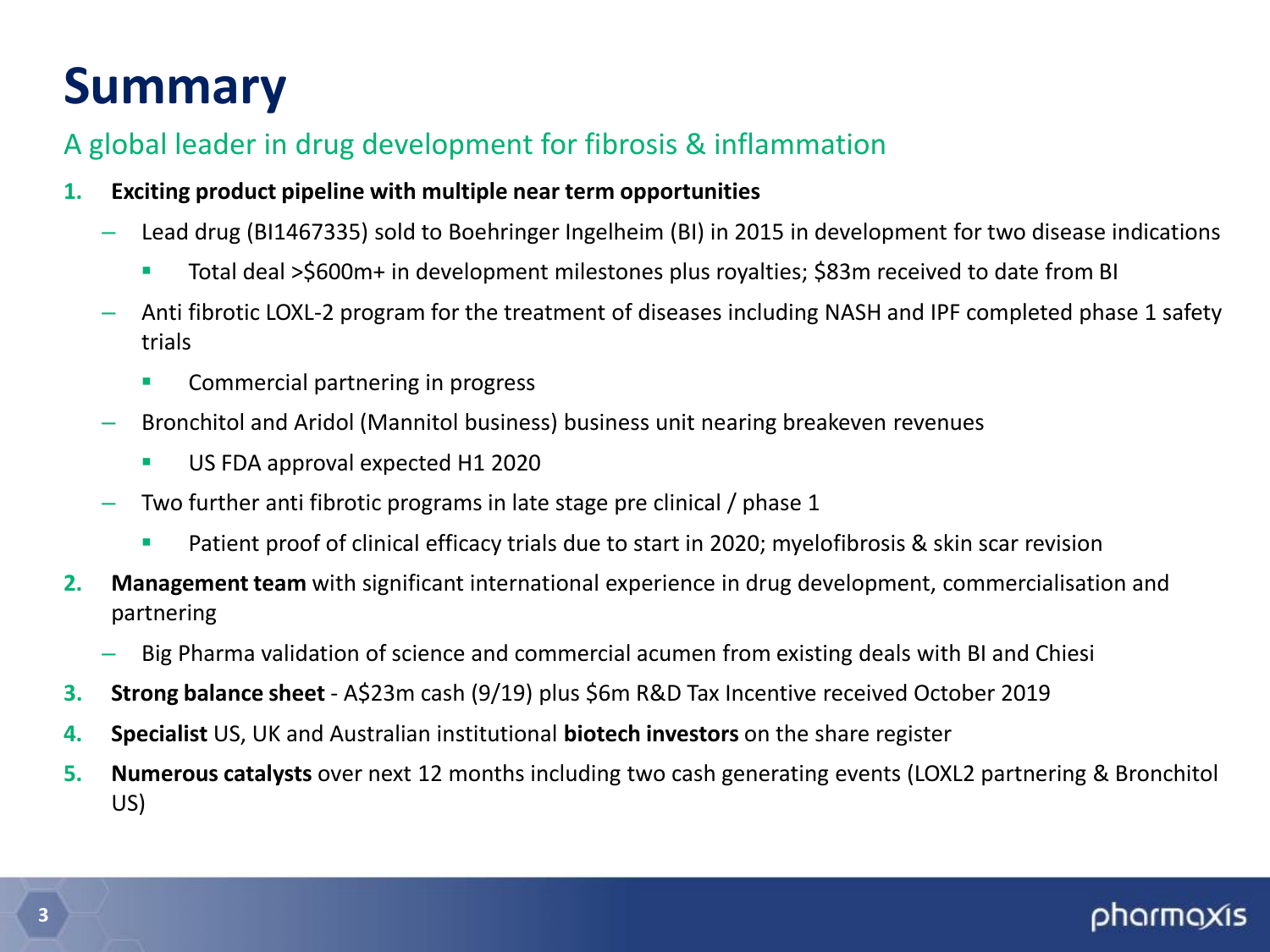# **A broad pipeline with multiple opportunities**

|                          |                            | Indication                                                                                                                                                                                                                            | <b>Discovery</b>                                                                                                                                                                       | Lead<br>Optimisation                           | Pre<br>Clinical | Phase I | Phase II | Phase III | Approval                | Marketed<br>by          |  |
|--------------------------|----------------------------|---------------------------------------------------------------------------------------------------------------------------------------------------------------------------------------------------------------------------------------|----------------------------------------------------------------------------------------------------------------------------------------------------------------------------------------|------------------------------------------------|-----------------|---------|----------|-----------|-------------------------|-------------------------|--|
| <b>Mannitol business</b> |                            |                                                                                                                                                                                                                                       |                                                                                                                                                                                        |                                                |                 |         |          |           |                         |                         |  |
|                          | Bronchitol <sup>®</sup> US | Cystic<br>fibrosis                                                                                                                                                                                                                    | FDA expected to complete review of NDA in Q1 2020. Subject to FDA approval, US partner Chiesi will launch<br>commercially in the US in 2020.                                           |                                                |                 |         |          |           |                         | <b>G</b> Chiesi         |  |
|                          | <b>Bronchitol RoW</b>      | Cystic<br>Bronchitol is currently sold in the UK, Germany, Italy, Greece & Nordic by Chiesi; in certain other European countries<br>fibrosis<br>and Russia by specialist distributors; and by PXS in Australia and smaller countries. |                                                                                                                                                                                        |                                                |                 |         |          |           | Direct &<br><b>Dist</b> |                         |  |
| Aridol®                  |                            | Asthma<br>diagnosis                                                                                                                                                                                                                   | Aridol is approved and sold in US, Australia, South Korea and a number of European countries. Canadian approval<br>received June 2019.                                                 |                                                |                 |         |          |           |                         | Direct &<br><b>Dist</b> |  |
| <b>Drug development</b>  |                            | <b>Clinical</b>                                                                                                                                                                                                                       |                                                                                                                                                                                        |                                                |                 |         |          |           |                         |                         |  |
|                          | AOC <sub>3</sub>           | <b>NASH</b>                                                                                                                                                                                                                           | <b>Boehringer</b><br>Sold to Boehringer Ingelheim in May 2015. Phase 2a trial completed June 2019<br>- to report Q4 CY 2019. PXS has received payments of A\$68m to date.<br>Ingelheim |                                                |                 |         |          |           |                         |                         |  |
|                          | AOC3                       | <b>Diabetic</b><br>retinopathy                                                                                                                                                                                                        | <b>Boehringer</b><br>Boehringer commenced dosing a Phase 2a trial in January 2018. PXS<br>received A\$15m to date.<br>Ingelheim                                                        |                                                |                 |         |          |           |                         |                         |  |
|                          | LOXL-2                     | NASH,<br>fibrosis -<br>liver, lung,<br>kidnev. heart                                                                                                                                                                                  | Phase 1 trials in 2 compounds complete. Commercial partnering<br>process commenced.                                                                                                    |                                                |                 |         |          |           |                         |                         |  |
| <b>Systemic LOX</b>      |                            | Anti-fibrotic:<br>cancer                                                                                                                                                                                                              | Completed phase 1a SAD. To complete phase 1b MAD Q1 2020<br>Progress in last 12 months                                                                                                 |                                                |                 |         |          |           |                         |                         |  |
|                          |                            | <b>Preclinical</b>                                                                                                                                                                                                                    |                                                                                                                                                                                        |                                                |                 |         |          |           |                         |                         |  |
|                          | <b>Topical LOX</b>         | Anti-fibrotic:<br>scarring                                                                                                                                                                                                            | <b>CY 2020</b>                                                                                                                                                                         | Effective in scarring models. Commence phase 1 |                 |         |          |           |                         |                         |  |

AOC3: amine oxidase copper containing type 3 inhibitor; LOXL-2 (lysyl oxidase like 2) inhibitor (also inhibits LOX-3); LOX: pan (all) lysyl oxidase inhibitor; Systemic: oral drug; Topical: drug to be applied directly to the skin.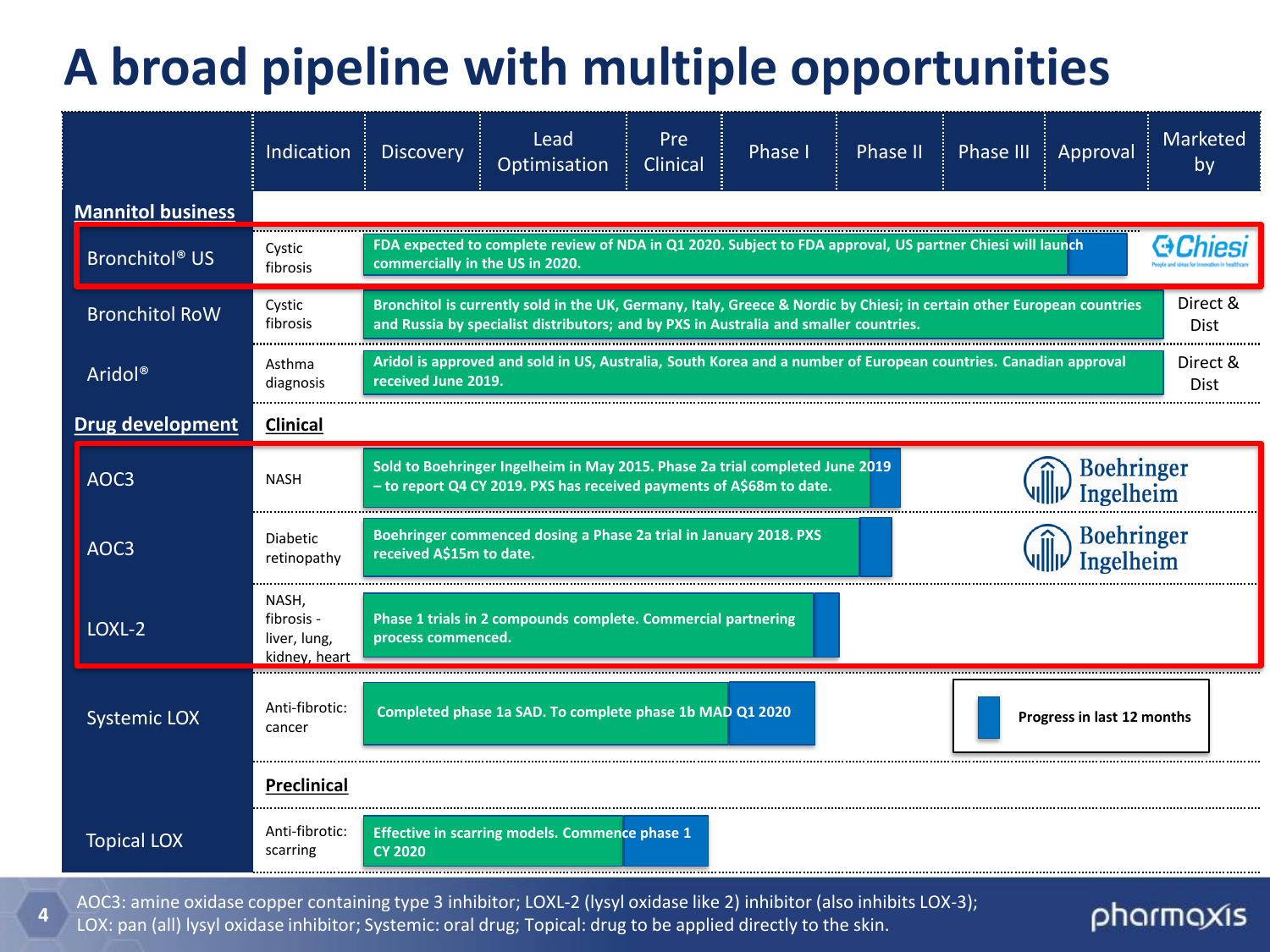# **Experienced senior management team**

### Significant experience in drug development, commercialisation and partnering



### **Gary Phillips – CEO**

- more than 30 years of operational management experience in the pharmaceutical and healthcare industry in Europe, Asia and Australia
- joined Pharmaxis in 2003 and was appointed Chief Executive Officer in March 2013 at which time he was Chief Operating Officer
- previously held country and regional management roles at Novartis – Hungary, Asia Pacific and Australia



### **David McGarvey – CFO**

- more than 30 years' experience building Australian based companies from inception to globally successful enterprises
- joined Pharmaxis as Chief Financial Officer and Company Secretary in December 2002
- previously Chief Financial Officer of the Filtration and Separations Division of US Filter (1998-2002), and Memtec Limited (1985-1998)
- commenced career at PricewaterhouseCoopers



### **Brett Charlton - Medical**

- more than 25 years experience in clinical trial design and management
- author of more than 80 scientific papers
- founding Medical Director of the National Health Sciences **Centre**
- previously held various positions with the Australian National University, Stanford University, the Baxter Centre for Medical Research, Royal Melbourne Hospital, and the Walter and Eliza Hall Institute



### **Wolfgang Jarolimek – Drug Discovery**

- **n** more than 20 years' experience in pharmaceutical drug discovery and published more than 30 peer reviewed articles
- previously Director of Assay Development and Compound Profiling at the GlaxoSmithKline Centre of Excellence in Drug Discovery in Verona, Italy
- spent 8 years as post-doc at the Max-Plank Institute in Munich, Germany; Baylor College of Medicine, Houston, Texas; Rammelkamp Centre, Cleveland Ohio; and University of Heidelberg, Germany



#### **Kristen Morgan – Alliance Management**

- **n** more than 20 years' experience in the pharmaceutical industry having previously held a senior role in medical affairs at Sanofi-Aventis, and a commercial sales role at GlaxoSmithKline
- **•** responsibility for alliance management and medical and regulatory affairs

#### **Non Executive Directors**

- **Malcolm McComas**  *Chair*
	- former investment banker
	- former MD Citi Group

#### **Kathleen Metters**

- former head of worldwide basic research at Merck
- former CEO of biopharmaceutical company Lycera Corp
- **Will Delaat**
	- former CEO of Merck Australia
	- former chair of Medicines Australia
- **Edward Rayner**
	- over 20 years' experience in global capital markets

#### **5** Read more on the [Pharmaxis website](http://www.pharmaxis.com.au/about/our-people/)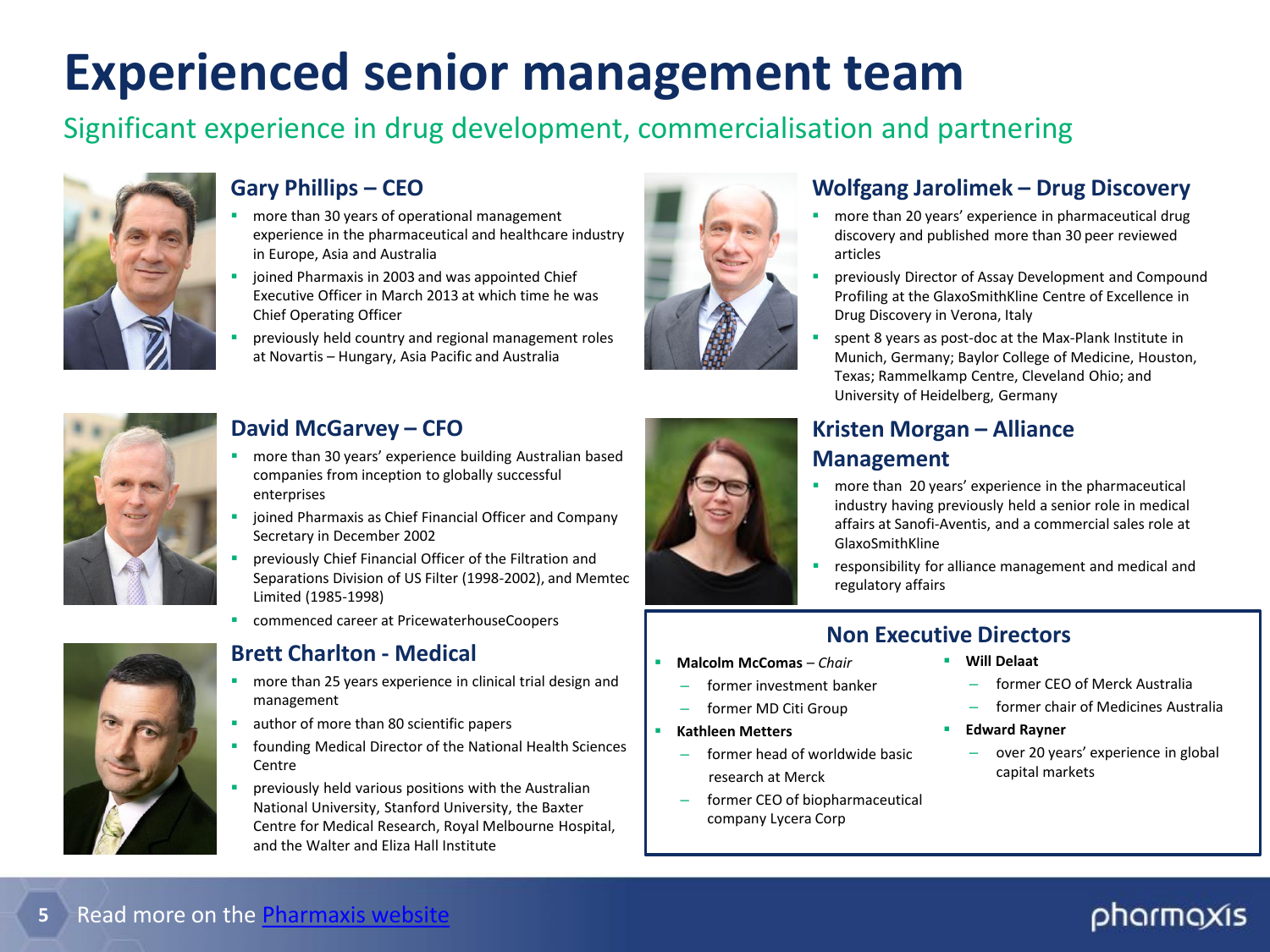# **Key catalysts targeted for 2019/2020**

### Pharmaxis value driving events

### **1. Boehringer Ingelheim acquired AOC3 inhibitor to report clinical proof of concept**

- $\triangleright$  Phase 2a NASH study in 114 patients for 3 months last patient last visit complete. Phase 2a clinical trial result and commercial assessment to progress to Phase 2b due from BI - Q4 2019
- $\triangleright$  Phase 2a diabetic retinopathy study in 100 patients for 3 months >50% recruited Clinical and commercial assessment due from BI - mid 2020

### **2. LOXL2 anti fibrotic program**

 $\triangleright$  Partnering process to conclude - H2 2019

### **3. Mannitol Business (Aridol & Bronchitol) to turn profitable in CY 2020**

- $\triangleright$  US FDA to complete review H1 2020; if approved launch milestone US\$10m
- $\triangleright$  Sales growth in existing and new territories

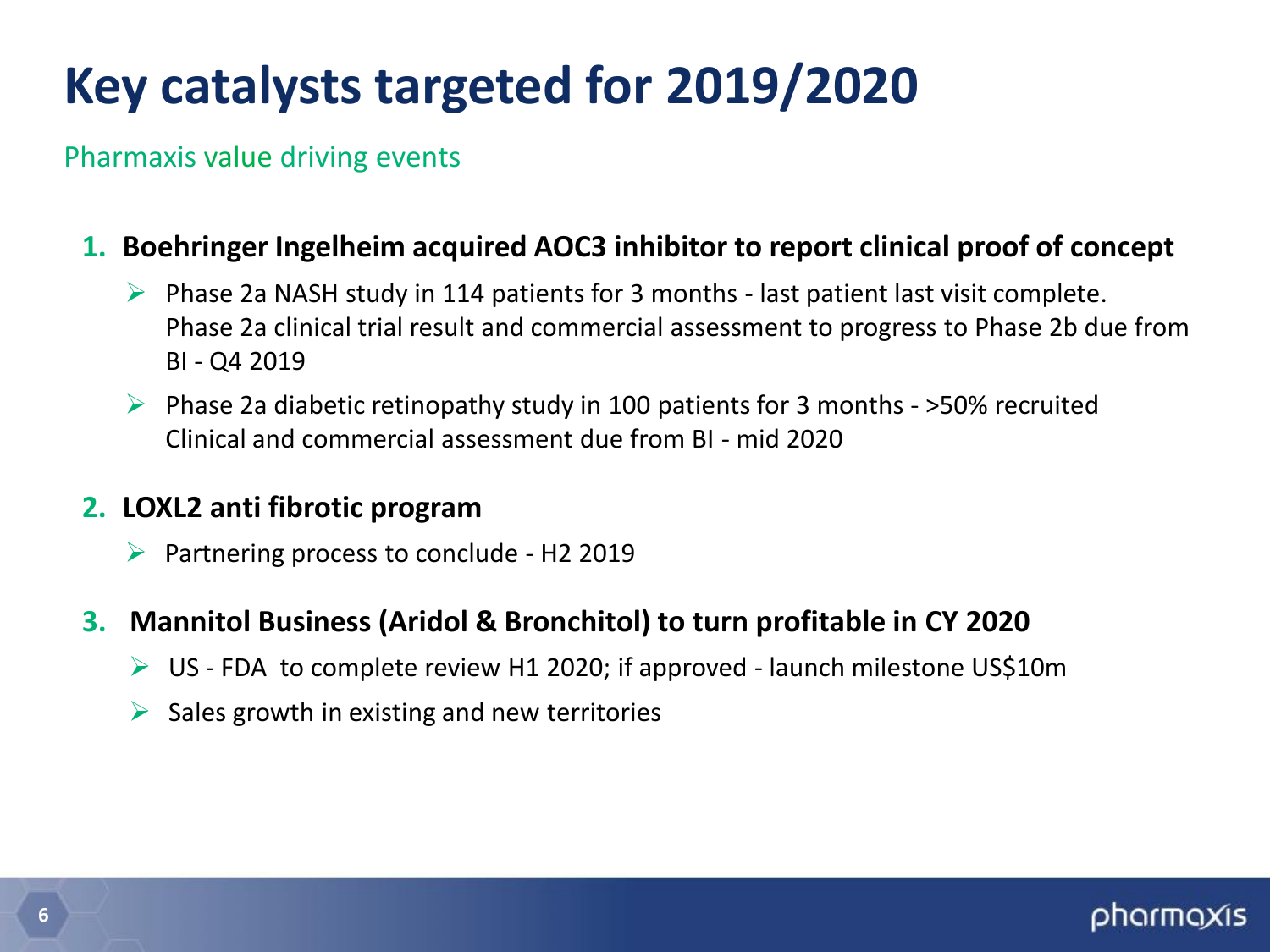# **Boehringer Ingelheim deal**





- No further investment required from Pharmaxis
- Commercial go/no go for phase 2b in NASH expected Q4 2019
- Start of Phase 3 milestones ~A\$100m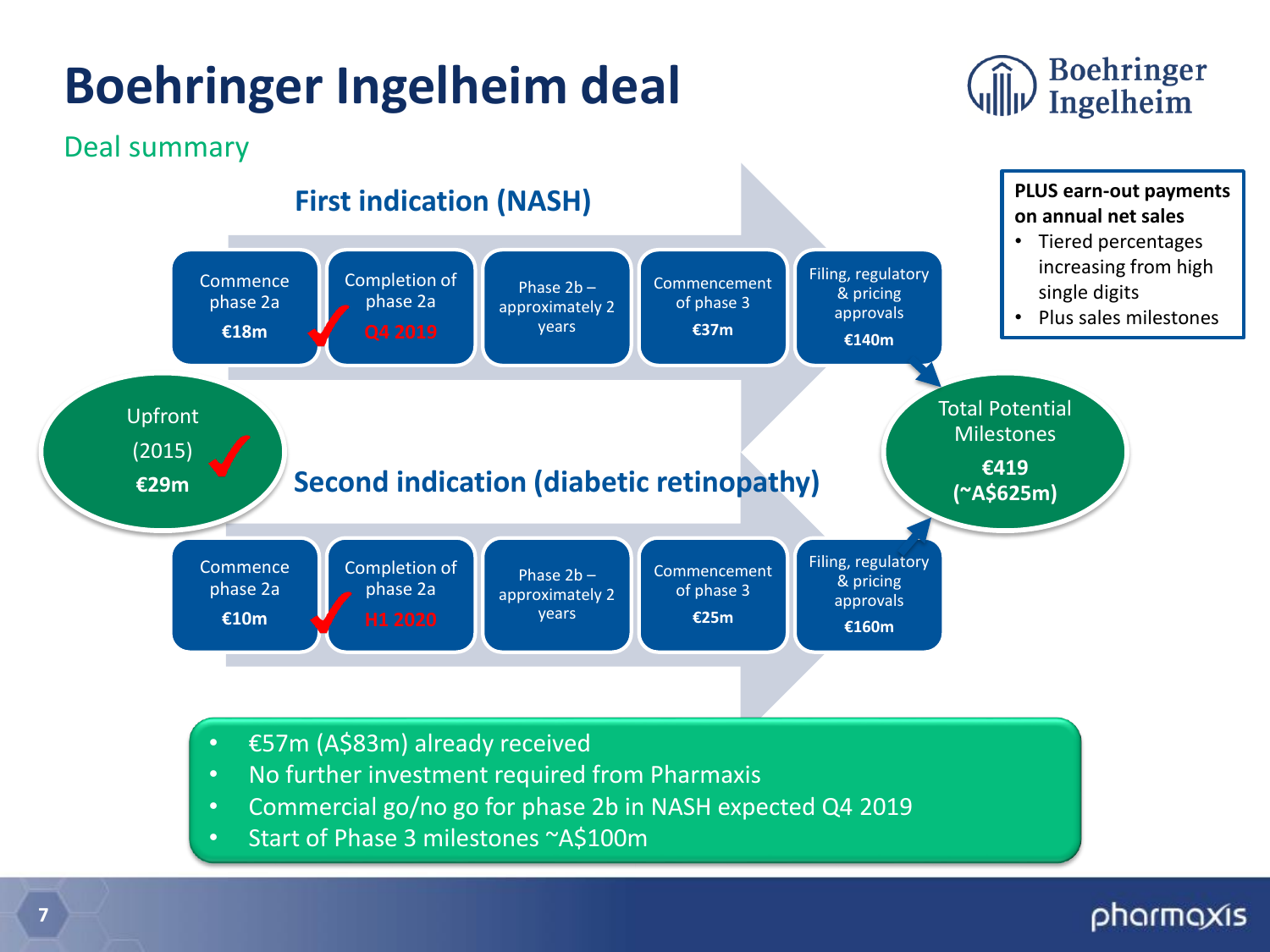## **Pharmaxis drug a key player in race for NASH treatment**

First in class drug with complementary anti inflammatory mechanism of action



- Expected to become leading cause of liver transplant by 2020
- **No approved treatments**
- Deutsche Bank estimate market size of US\$35b by 2025
- First in class anti inflammatory AOC3 inhibitor for NASH with peak sales potential of ~US\$2b [Analyst's estimate]

## **Drug BI 1467335**

### **Why target AOC3?**

- AOC3 is an enzyme associated with inflammation and oxidative stress
- AOC3 is strongly involved with the development of fatty liver disease
- AOC3 levels are positively correlated with liver fibrosis and cirrhosis

### **Clinical characteristics of BI 1467335**

- Good oral bioavailability and short half-life
- No adverse events were found in phase 1 studies
- Long lasting AOC3 enzyme inhibition after a single low dose



pharmaxis

### AOC3: amine oxidase copper containing type 3 inhibitor, also known as SSAO and VAP-1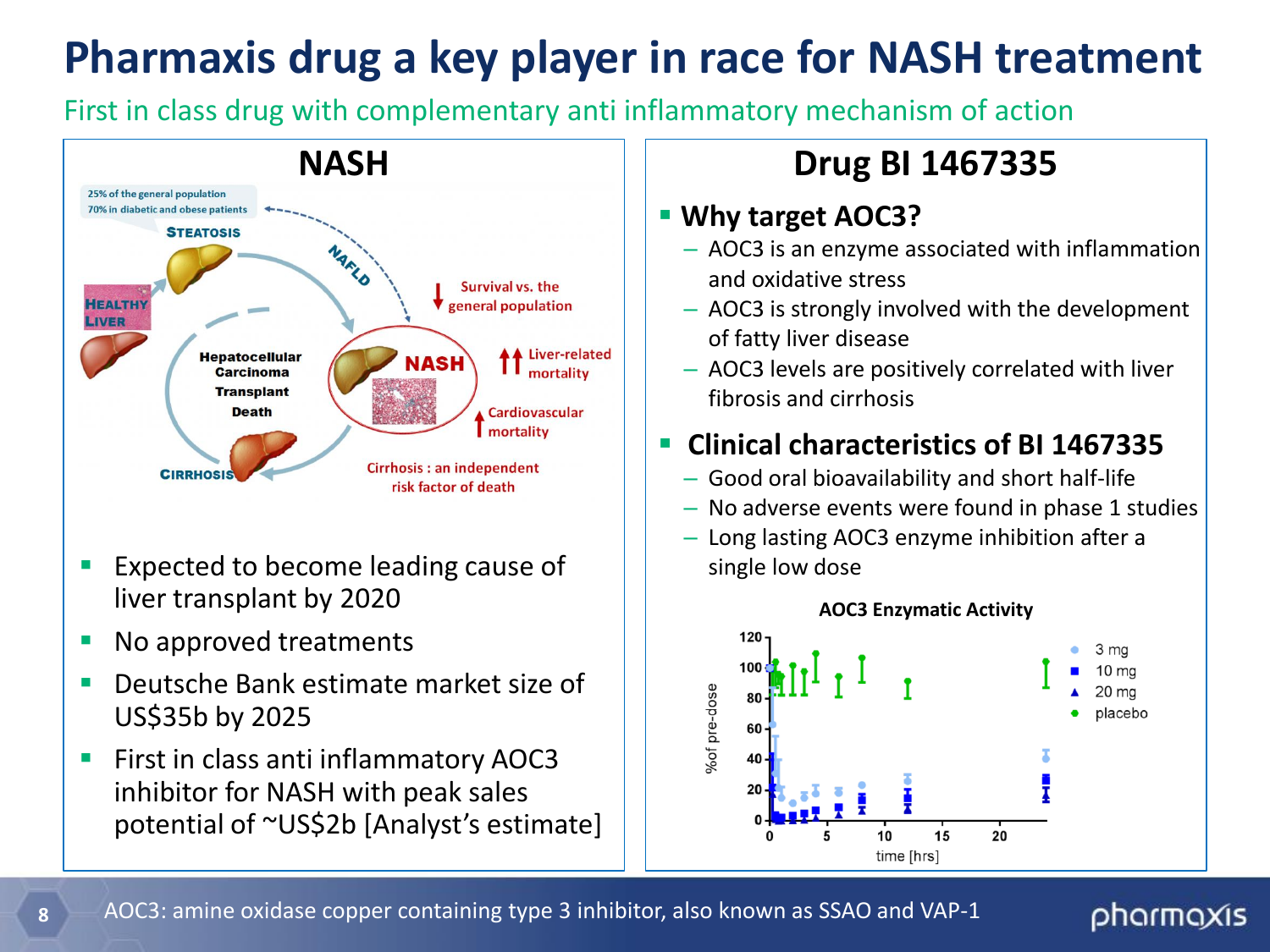## **Potential break through treatment in diabetic retinopathy**

Once a day oral treatment for one of the most significant complications of diabetes



- **Affects one third of diabetic patients** world wide (~95 million people)
- No approved treatments for early stage disease
- **First in class anti inflammatory AOC3** inhibitor for DR with peak sales potential of ~US\$800m [Analyst's estimate]

## **Drug BI 1467335**



## **Why target AOC3?**

- AOC3 is an enzyme associated with inflammation and oxidative stress
- AOC3 is expressed in human eye
- Inhibition of AOC3 in animal models effective in diabetic retinopathy

## **Competitive profile of BI 1467335**

- AOC3 enzyme inhibition is a unique mechanism of action and BI 1467335 is a first in class drug
- Once a day oral drug can treat both eyes simultaneously compared to existing therapies which utilise laser treatment or intra ocular injections into each eye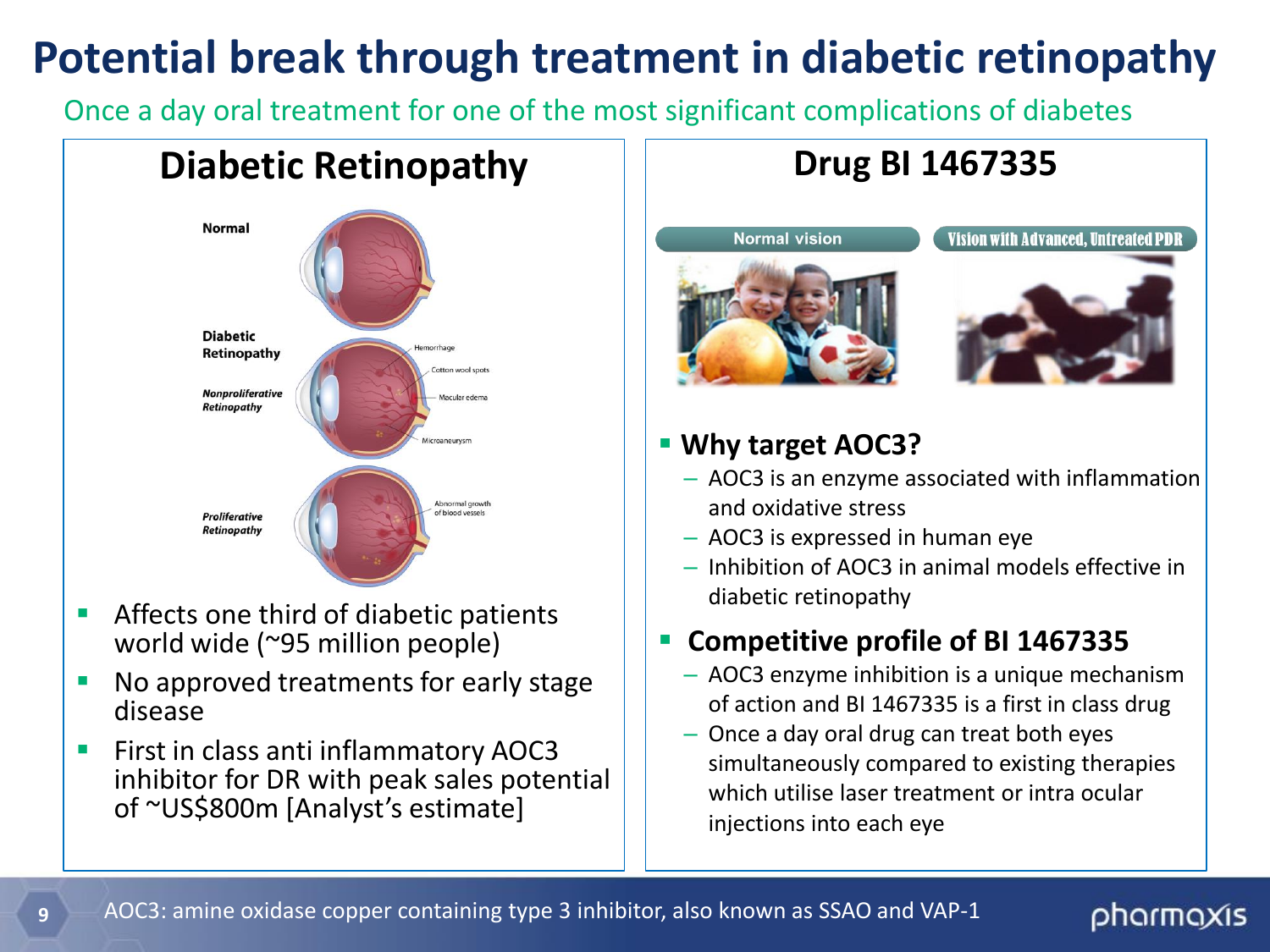## **BI 1467335 in two "proof of clinical concept" Phase IIa trials**



### **Phase IIa in NASH patients**

*ClinicalTrials.gov Identifier: NCT03166735*

- Safety, Tolerability, PD, and PK in four doses
- Secondary efficacy endpoints
- N=114 from Europe and North America
- 12 week treatment period compared to placebo in patients with clinical evidence of NASH.
- Study completed dosing June 2019
- **Study to report Q4 2019**

BI phase 1 safety studies: 6 completed, 2 ongoing



### **Phase IIa in Diabetic Retinopathy patients**

*ClinicalTrials.gov Identifier: NCT03238963*

- Safety, Tolerability, PD, and PK with and without treatment
- Secondary efficacy endpoints
- **N=100 from Europe and US**
- **12** week treatment compared to placebo with a 12 week follow up period in patients with nonproliferative diabetic retinopathy
- > 50% recruited
- **Estimated study completion May 2020**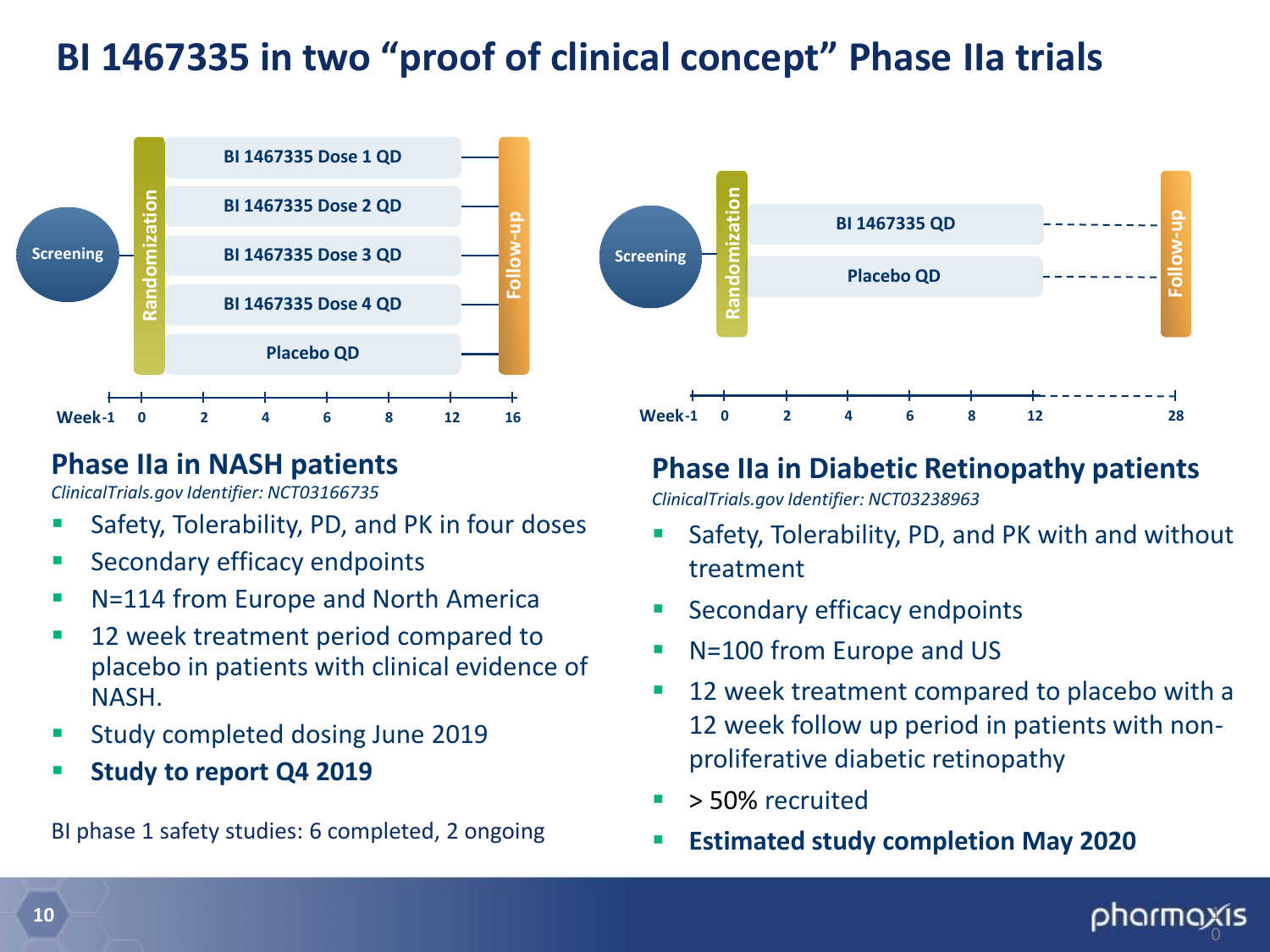# **LOXL2 inhibition program in partnering process**

### for NASH, IPF & other high value fibrotic diseases



Potential indications / market size:

- $\triangleright$  NASH / Liver Fibrosis; \$35b<sup>1</sup>
- Pulmonary fibrosis (IPF);  $$3.5b^2$
- Kidney fibrosis
- Cardiac fibrosis



- $\blacksquare$  LOXL2 and fibrosis
	- LOX family of enzymes catalyse the final step in the fibrotic disease process
	- Clear association of increased levels of serum LOXL2 with disease progression in IPF, NASH and cardiac fibrosis
- Competitive profile
	- Novel target and mechanism of action
	- Once daily oral drug
	- Best in class drug with high level inhibition of LOXL2 enzyme for 24 hours from one dose in phase 1 studies
	- $\triangleright$  13 week tox studies (2 species) for both compounds
	- $\triangleright$  Only known drug in clinical development to also inhibit LOXL3
	- Place of LOXL2 at the end of the fibrotic cascade provides opportunity to treat various fibrotic diseases and use in combination with other Pharma pipeline drugs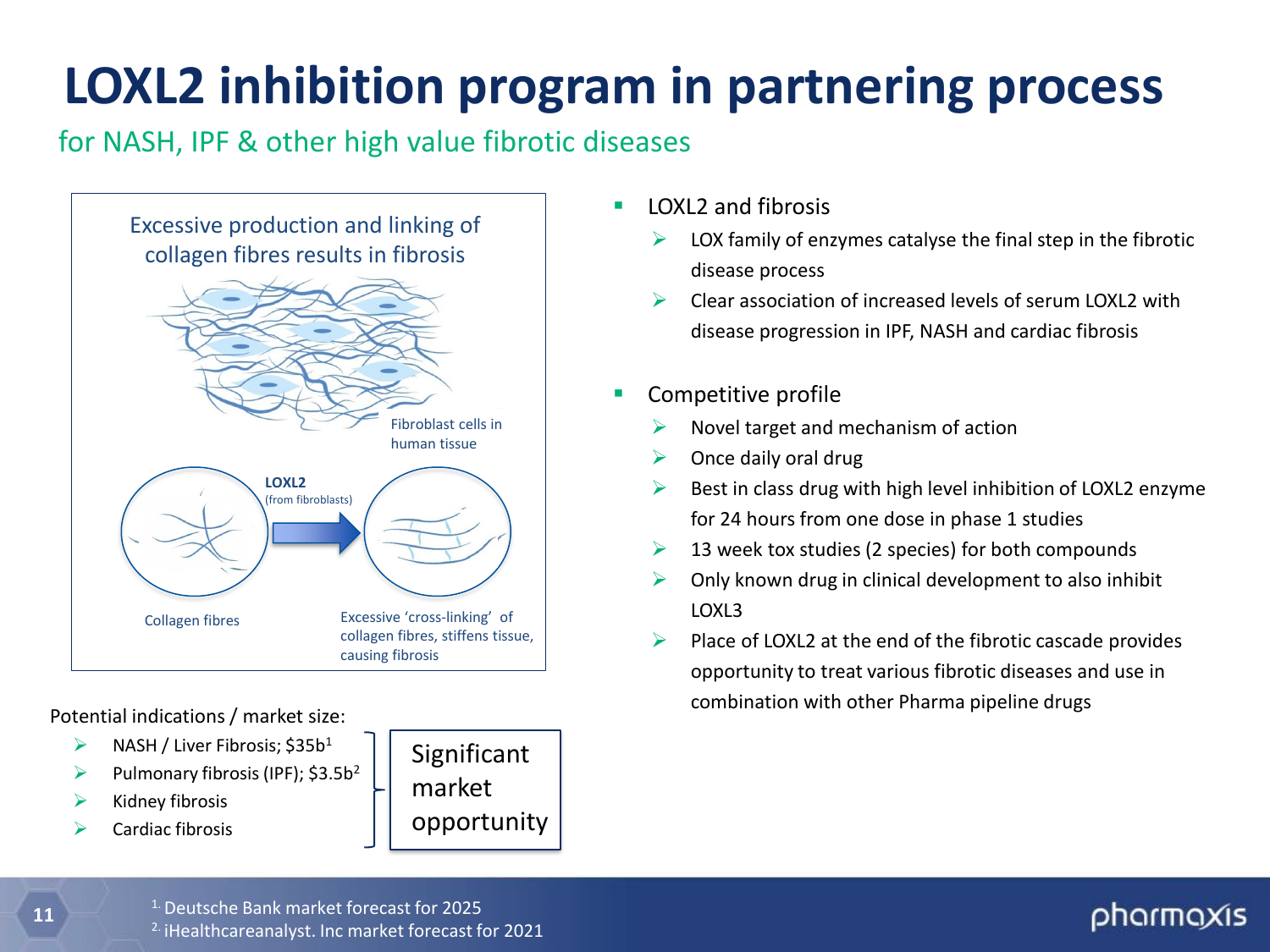# **Mannitol business – profitable from 2020**

Driven by existing market growth plus market entry of Bronchitol into US



- Two mannitol based products from Sydney factory; FDA, TGA, EU approved
	- Aridol (Asthma Diagnostic)
	- **Bronchitol (Cystic Fibrosis)**
- **Strong 2019 sales and healthy order book** for both drugs
	- Bronchitol EU FY 19 in-market sales +17%
	- **Bronchitol Australia FY 19 in-market sales +12%**
	- Aridol global sales FY 19 +55%
- **Increasing rate of profitability on growing sales** as factory increases capacity utilisation

### **The US Market Tipping Point**

- FDA issued a Complete Response Letter (CRL) in June 2019
	- Details all of the remaining matters to be addressed before Bronchitol® can be approved
	- Main requirements in CRL are that Chiesi:
		- Revise the product packaging and user instructions
		- Conduct a human factor study (HFS) demonstrating healthcare professionals can properly administer the mannitol tolerance test.
- Expected timing
	- Design HFS
	- FDA review of HFS
	- Completion of HFS Q1 2020
	- File HFS and other requested information with FDA – Q1 2020
	- FDA completes review  $-60$  days from filing
- US sales commence in H2 CY 2020 and turn business cash flow positive.
- **Launch milestone US\$10m in mid 2020**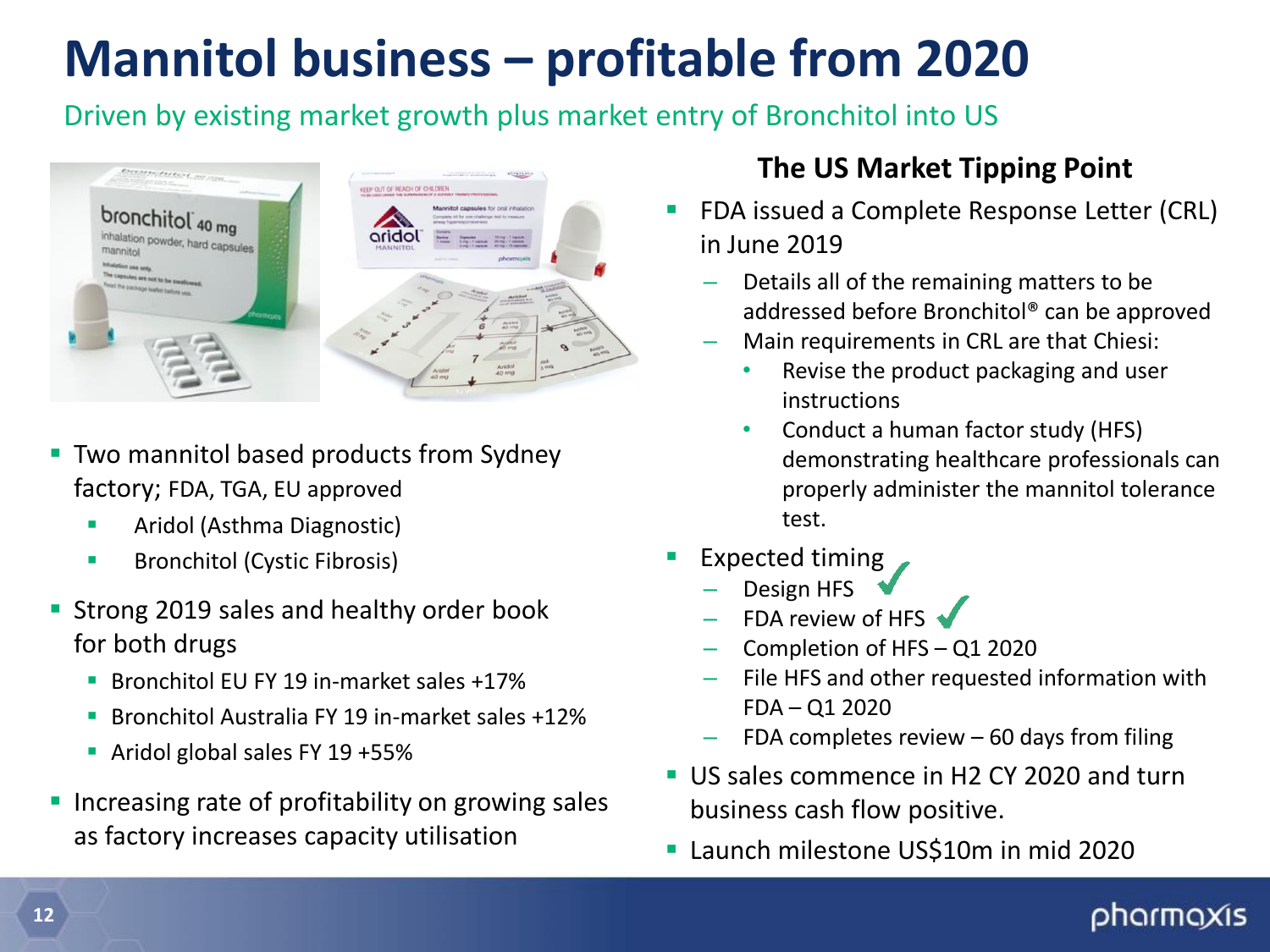# **Financials – highlights**

### 30 June 2019

| A\$'000                           | 2019      | 2018      | 2017      | 2016      |
|-----------------------------------|-----------|-----------|-----------|-----------|
| <b>Income Statements</b>          |           |           |           |           |
| Sales revenue                     | 5,676     | 6,094     | 4,823     | 6,135     |
| Other revenue                     | 7,404     | 44,739    | 13,178    | 12,885    |
| Total revenue                     | 13,080    | 50,833    | 18,001    | 19,020    |
| Expenses                          | (33, 138) | (44, 413) | (36, 437) | (35,476)  |
| Net profit (loss) after tax       | (20, 058) | 6,428     | (18, 346) | (16, 463) |
|                                   |           |           |           |           |
| Segment results - adjusted EBITDA |           |           |           |           |
| Mannitol (Bronchitol & Aridol)    | (5,013)   | (3,786)   | (7, 100)  | (8, 228)  |
| New drug development              | (6, 764)  | 28,771    | (4, 114)  | (2,625)   |
| Corporate                         | (3, 874)  | (13, 466) | (4,017)   | (3,988)   |
|                                   | (15, 651) | (11, 519) | (15, 231) | (14, 841) |
| <b>Cash flow</b>                  |           |           |           |           |
| Operations                        | (19, 798) | 12,206    | (15, 262) | (11,989)  |
| Investing activities              | (981)     | (884)     | (723)     | (1, 381)  |
| <b>Financing activities</b>       | 20,830    | (1, 753)  | (1, 721)  | (1, 714)  |
|                                   | 51        | 9,569     | (17, 706) | (15,084)  |
| <b>Cash at bank</b>               | 31,124    | 31,073    | 21,504    | 39,209    |

Refer to and Quarterly Shareholder Updates and 2019 Annual Report for additional financial information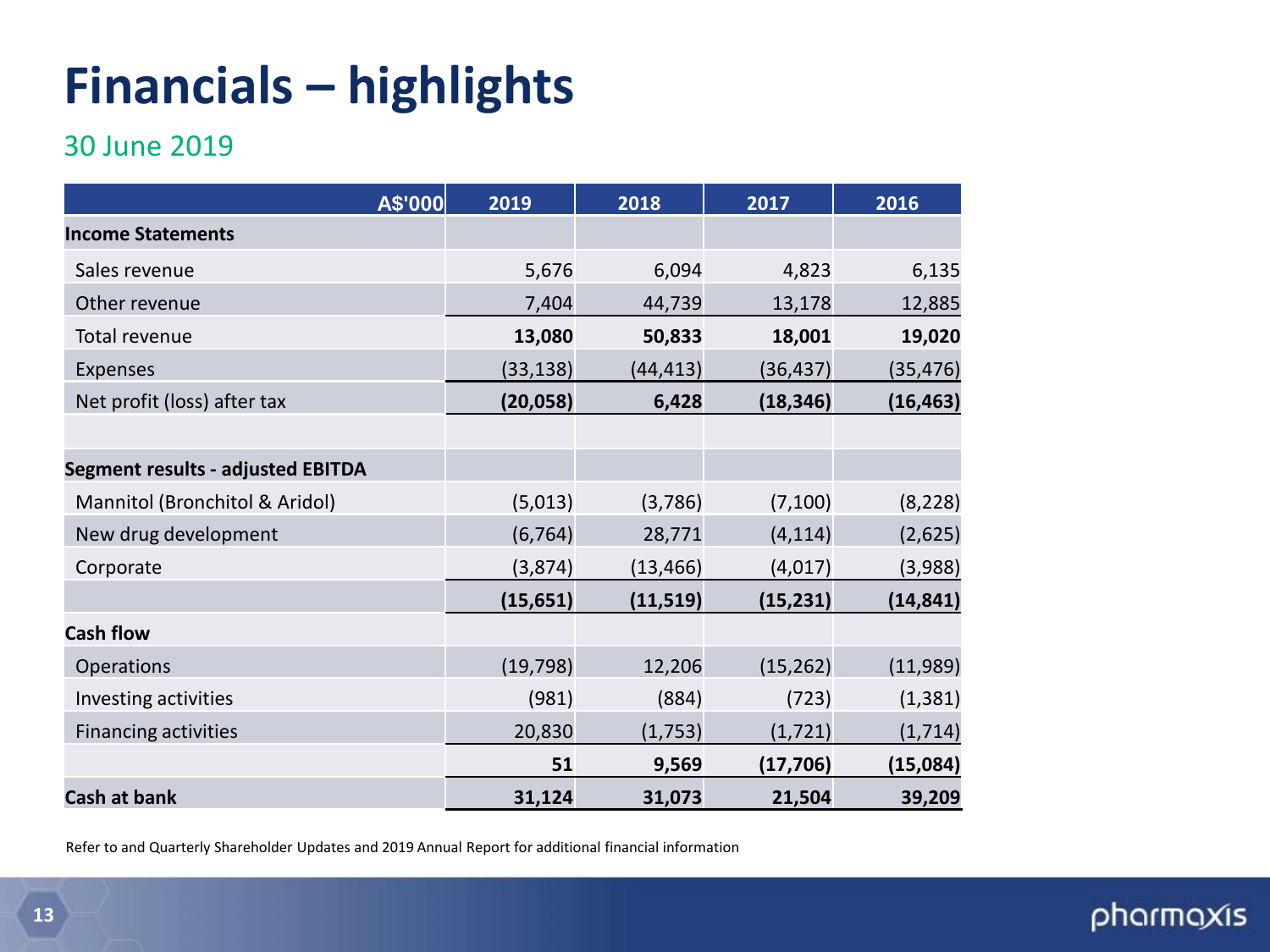## **Balance sheet**

### 30 September 2019



■ 2019 R&D tax credit of \$6.2m received October 2019



- **Finance lease over 20 Rodborough Rd (to** 2024)
- NovaQuest financing not repayable other than as % of US & EU Bronchitol revenue – up to 7 years

### phormoxis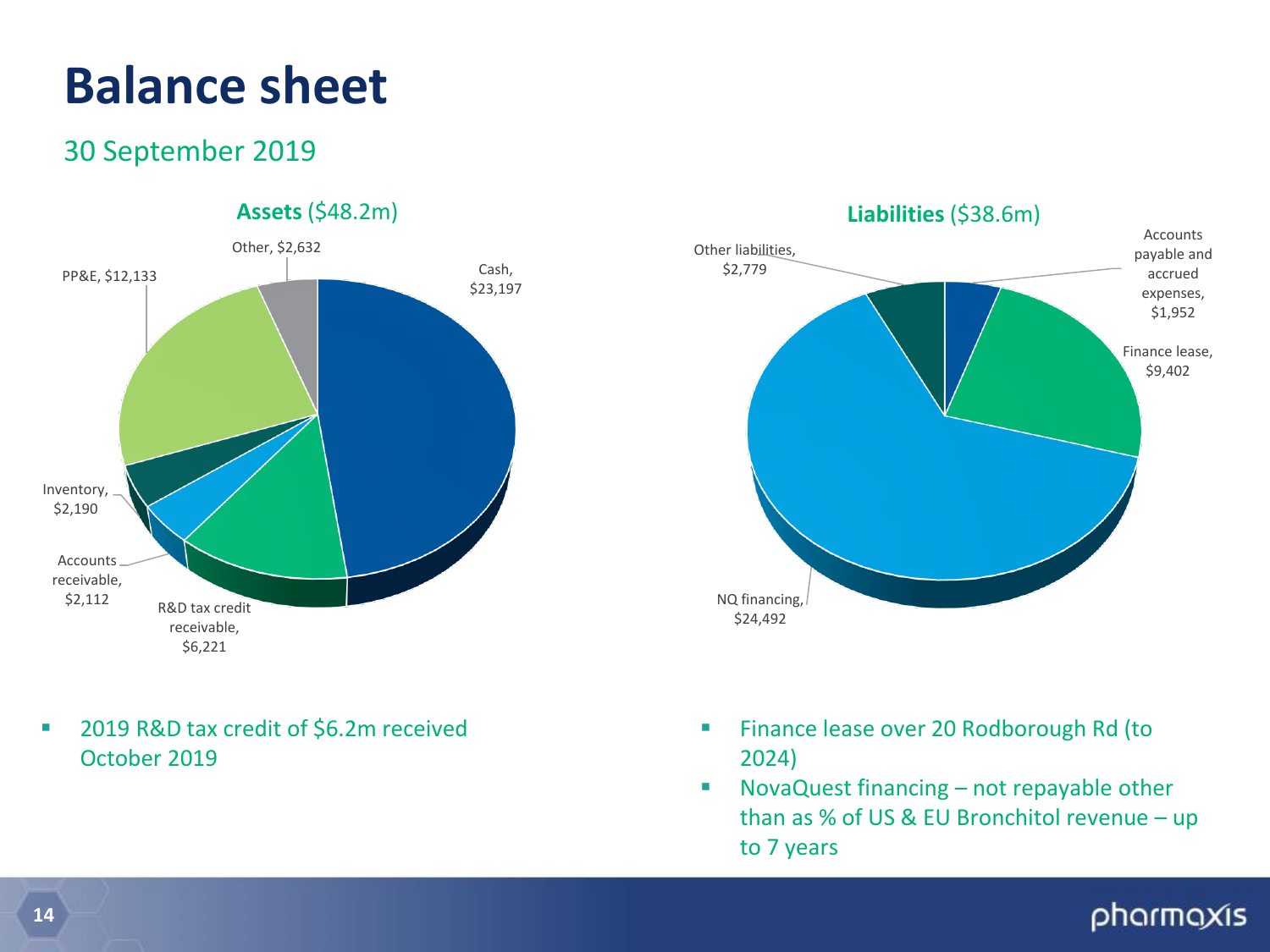# **New drug development**

### Expenditure by quarter

 $\Omega$ 500 1000 1500 2000 2500 3000 3500 4000 Sep 16 Dec 16 Mar 17 Jun 17 Sep 17 Dec 17 Mar 18 Jun 18 Sep 18 Dec 18 Mar 19 Jun 19 Sept 19 **Employee costs** ■ Other core ■ LOXL2 ■ LOX oral ■ LOX topical ■ SSAO Combo ■ Other

New Drug Development Expenses - Quarterly

Preclinical development and clinical trial costs incurred to progress drug candidates from successful research programs.

Core fixed operating costs

Pharmaxis new drug development expenditure is eligible for an R&D tax incentive (cash) of approximately 40%, subject to total company revenue being less than \$20 million.

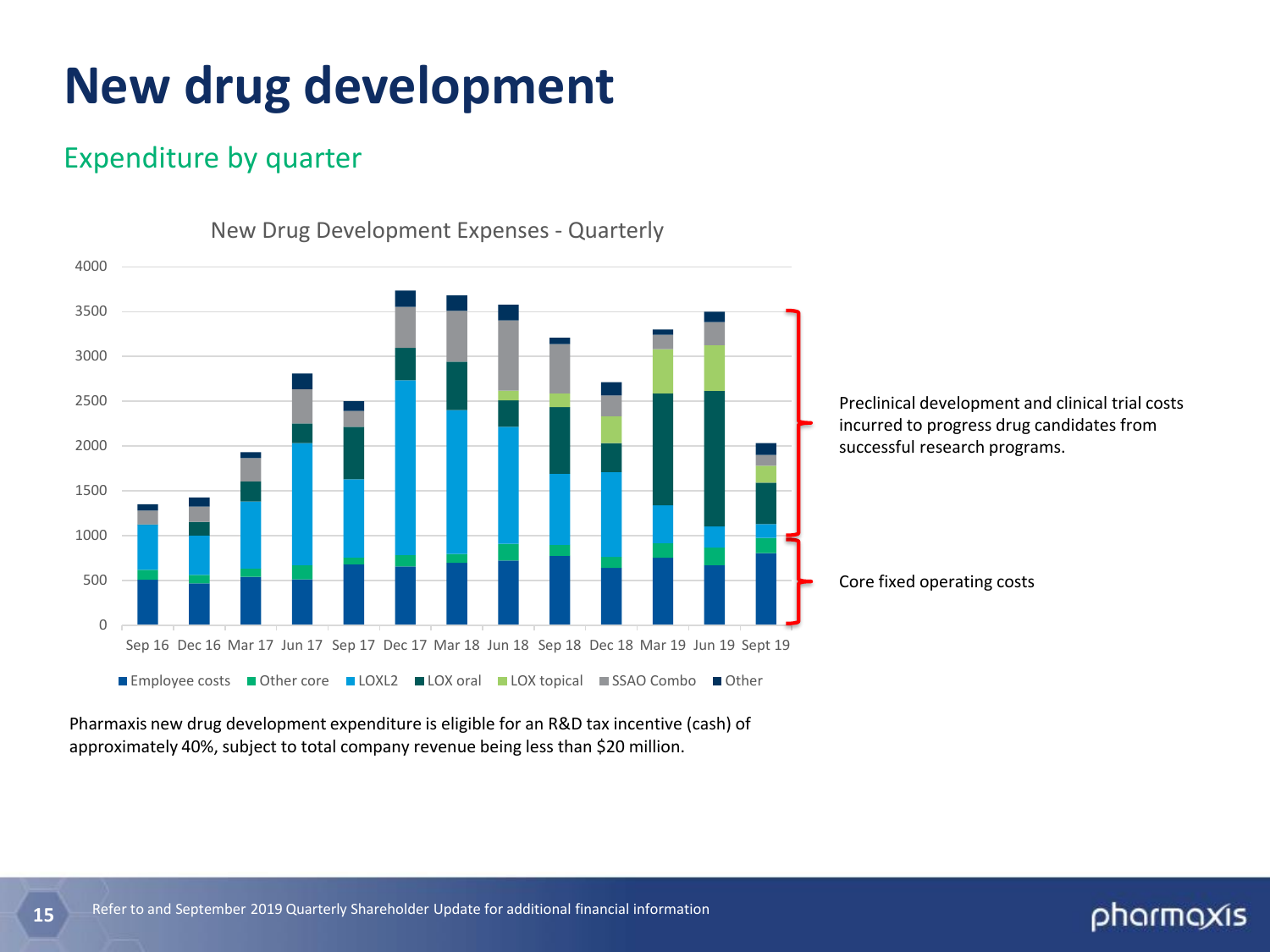## **Mannitol business segment**

### Sales by financial year



\* Sales adjusted for Russian credit note in 2019 re sale made in 2017

#### Refer to and September 2019 Quarterly Shareholder Update for additional financial information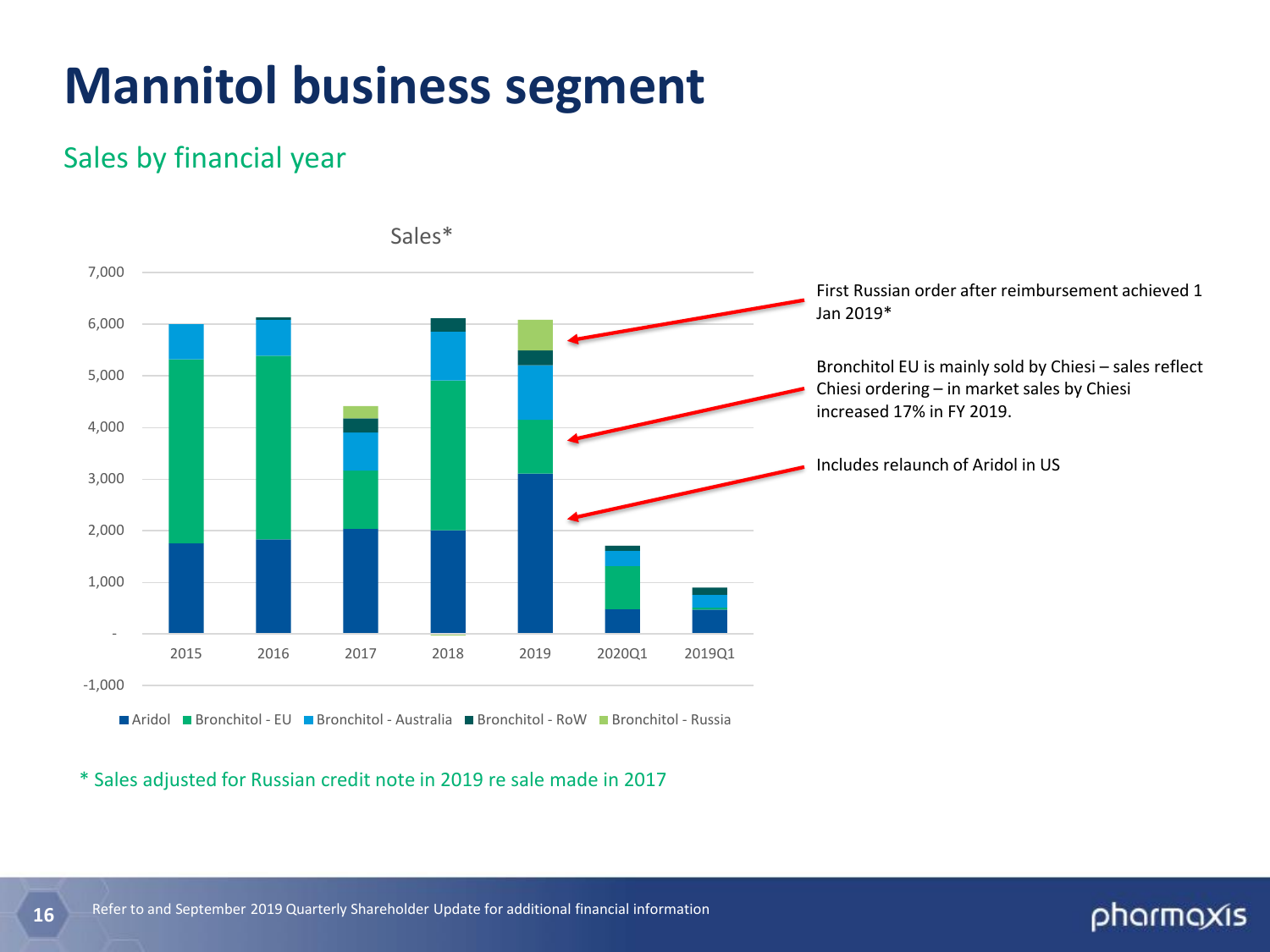# **Shareholders & trading**



| <b>Financial Information</b>                           |                           |
|--------------------------------------------------------|---------------------------|
| <b>ASX Code</b>                                        | <b>PXS</b>                |
| Market Cap <sup>1</sup>                                | \$85m                     |
| Shares on Issue                                        | 395m                      |
| <b>Employee Options</b>                                | 20 <sub>m</sub>           |
| Liquidity (turnover last 12 months) $1$                | 45 <sub>m</sub><br>shares |
| Share price <sup>1</sup>                               | \$0.215                   |
| Analyst valuation <sup>2</sup>                         | \$0.54                    |
| Pro forma cash balance (30 Sept<br>$2019$ <sup>3</sup> | A\$29m                    |

| <b>Institutional Ownership</b>       | <b>30 Sept 19</b> |
|--------------------------------------|-------------------|
| <b>BVF Partners (US)</b>             | 20%               |
| Arix Bioscience (UK)                 | 11%               |
| <b>Australian Ethical</b>            | 8%                |
| D&A Income Limited                   | 7%                |
| Allan Gray                           | 5%                |
| <b>Other Institutions</b>            | 7%                |
| <b>Total Institutional Ownership</b> | 58%               |

1. As at 19 November 2019

2. Bell Potter Securities Research 24 June 2019

3. Includes \$6.2m R&D Tax Incentive received October 2019